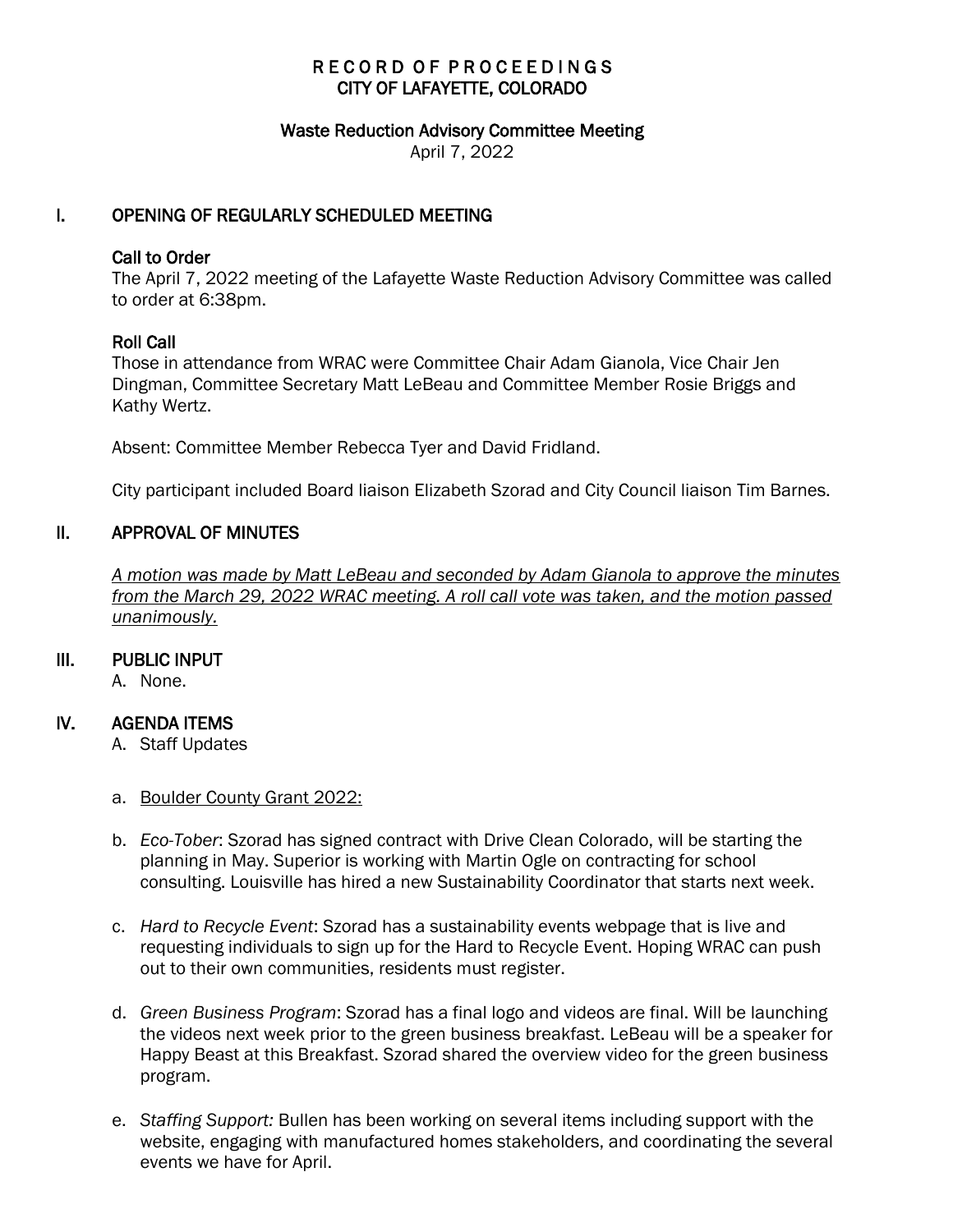- f. *Electric Tools for Open Space*: Ordered tools and saplings for the upcoming volunteer event on April 22 from 4pm – 6pm at the Outdoor Classroom.
- g. *EV*: Audit has been completed at golf maintenance facility, still waiting to see if the results. Should be in the next week.
- h. *Building Codes*: City has been working with neighboring communities to discussion regional strengthening amendments to the building code. Our timeframe will be Q3/Q4 for public engagement. In June we will start to create our own customized code for Lafayette.
- B. Council Liaison Update
- a. Council decision to approve Republic Services as residential solid waste hauler
- b. Willoughby Corner moving forward with re-zoning for affordable housing.
- c. Future 42 presentation: Council was consulted on plan to improving transit along highway 42 between Baseline to Arapahoe.
- d. Updates to water treatment plant are moving forward.
- e. CC4CA: Supporting legislation to introduce free recycling to all of Colorado with the cost passed back to the producers.
- C. Other Business
	- a. Solid Waste Contract Next Steps: Szorad has entered the negotiation phase with Republic. This is regarding the language in the base contract and incorporating the approved contract alternatives of additional recycle cart sizes, weekly organics, and an annual hard-to-recycle event. WRAC has an opportunity getting involved with HOA discussions such as developing infographic for HOA's. Szorad asked for feedback on educational videos, members will think on this and discuss at a future meeting.
	- b. Earth Day Every Day: Zero waste services, Szorad asked if WRAC would like to support ordering zero waste cardboard boxes. These are \$25.00 for each and we are need of 6 sets, a total of \$450.00. A motion was made by Matt LeBeau and seconded by Jennifer Dingman to use WRAC budget to purchase six sets of garbage, recycle, and compost for the Earth Day Every Day event. A roll call vote was taken, and the motion passed unanimously. Discussed WRAC booth materials and plan.
	- c. Zero Waste Grant Member Support: Szorad has created a first draft of what goes where for local use. Hoping that WRAC can divide up locations and call or visit with them to see if they accept the listed material. Szorad to email members responsibilities. Tyer and Dingman are working on list of drop off items and what to add to it.
	- d. Art Night Out Volunteer: Szorad is looking for three WRAC members to lead the Art Night Out events July – September. Szorad will be handling May and Bullen will handle June. The volunteer would lead a group of volunteers for sorting waste and provide WRAC's supply of grabbers. Szorad will take May 13, Bullen (Sustainability Fellow) will cover June's event. Szorad is looking for WRAC leads for July, August, and September.